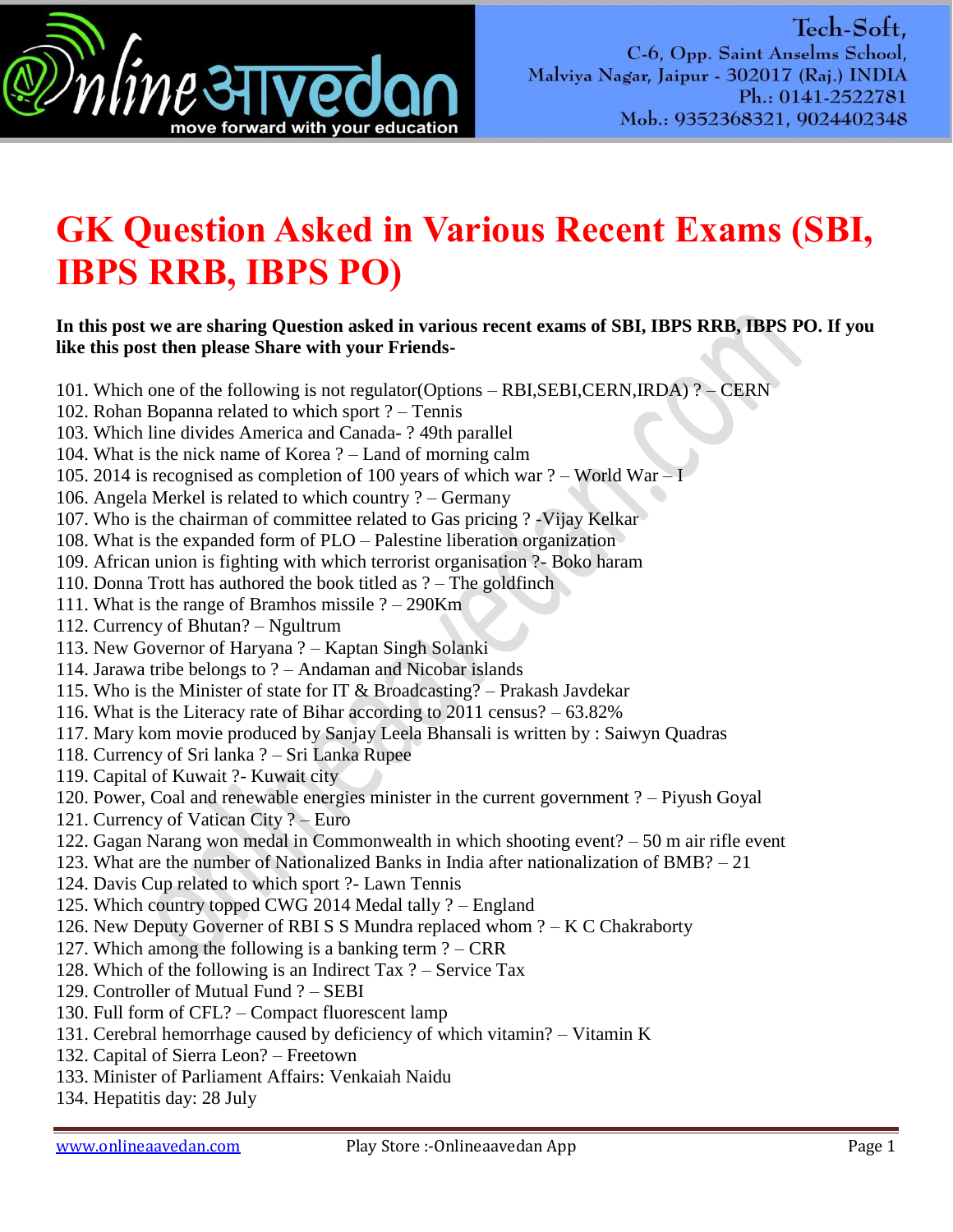

Tech-Soft, C-6, Opp. Saint Anselms School, Malviya Nagar, Jaipur - 302017 (Raj.) INDIA Ph.: 0141-2522781 Mob.: 9352368321, 9024402348

- 135. 17th NAM Summit will be held in: Venezuela
- 136. In Common wealth Games 2014 Abhinav Bindra won gold for: 10m rifle shooting
- 137. Capital of Iraq: Baghdad
- 138. Capital of Bhutan: Thimpu
- 139. Currency of Vatican City: Euro
- 140. A book on Vijay Malaya is authored by: K. Giriprakash
- 141. RBI governor replaced whom: D Subba Rao
- 142. Khushwant Singh is: a novelist, journalist
- 143. Which scheme is for slum people: Indira Awas Yojna
- 144. Minister of Information & Broadcasting, environment, forest: Prakash Javadekar
- 145. Banking is defined under which act: Banking Regulation Act, 1949
- 146. ICC trophy is related to? Cricket
- 147. Capital of Zimbabwe? Harare
- 148. Currency of Myanmar? Kyat
- 149. Author of the book titled "What young India wants"? Chetan Bhagat
- 150. World environment day? 5th June
- 151. Skill development minister? Sarbananda Sonowal
- 152. Minimum Maturity period for commercial paper? 7 days
- 153. Governor of West Bengal? Keshari NathTripathi
- 154. Who was the defence minister in the previous council of ministers  $-A K$  Antony
- 155. Literacy rate of kerala? 93.91 %
- 156. ADB will help in road construction in which Indian state? Manipur
- 157. Author of the book 'My Years with Rajeev and Sonia'?  $-R$  D Pradhan
- 158. Guru Tej Bahadur trophy is related to which sport? Hockey
- 159. Venue of next FIFA 2018 World cup? Russia
- 160. 3 countries who are a participating in Malabar Exercise? India, USA, Japan
- 161. Full form of EVM Electronic Voting Machine
- 162. FIFA golden ball award ? Lionel Messi
- 163. Reliance produced less amount of gas resulting in government loss in which block ? KG-D6
- 164. First BRICS New development bank ? Shanghai
- 165. Union minister of Mine & steel, labour & employment Narendra Singh Tomar
- 166. Recent book on Dilip Kumar Substance and Shadow by Uday Tara
- 167. Sri Lankan cricketer, who announced his retirement? Mahela Jayawardhane
- 168. Currency of Saudi Arabia Saudi Riyal
- 169. Name of Maharashtra new tiger reserve Bor Sancutary reserve
- 170. Fees needed to submit for lodging complain to Banking ombudsman No fees
- 171. Insurance regulator IRDA
- 172. Chandi prasad bhat won Gandhi peace prize for his contribution in which area? Chipko Movement
- 173. Which country manufactured VELOX-1 ? Singapore
- 174. Capital of Cyprus ? Nicosia
- 175. Committee on financial inclusion: Nachiket Mor Committee
- 176. 150 km missile launched by DRDO recently: Prithvi
- 177. Minister of Social Justice and empowerment: Thawar Chand Gehlot
- 178. Bhartiya Mahila Bank Chairman: Usha Ananthasubramanium
- 179. Banks Nationalization: 1969